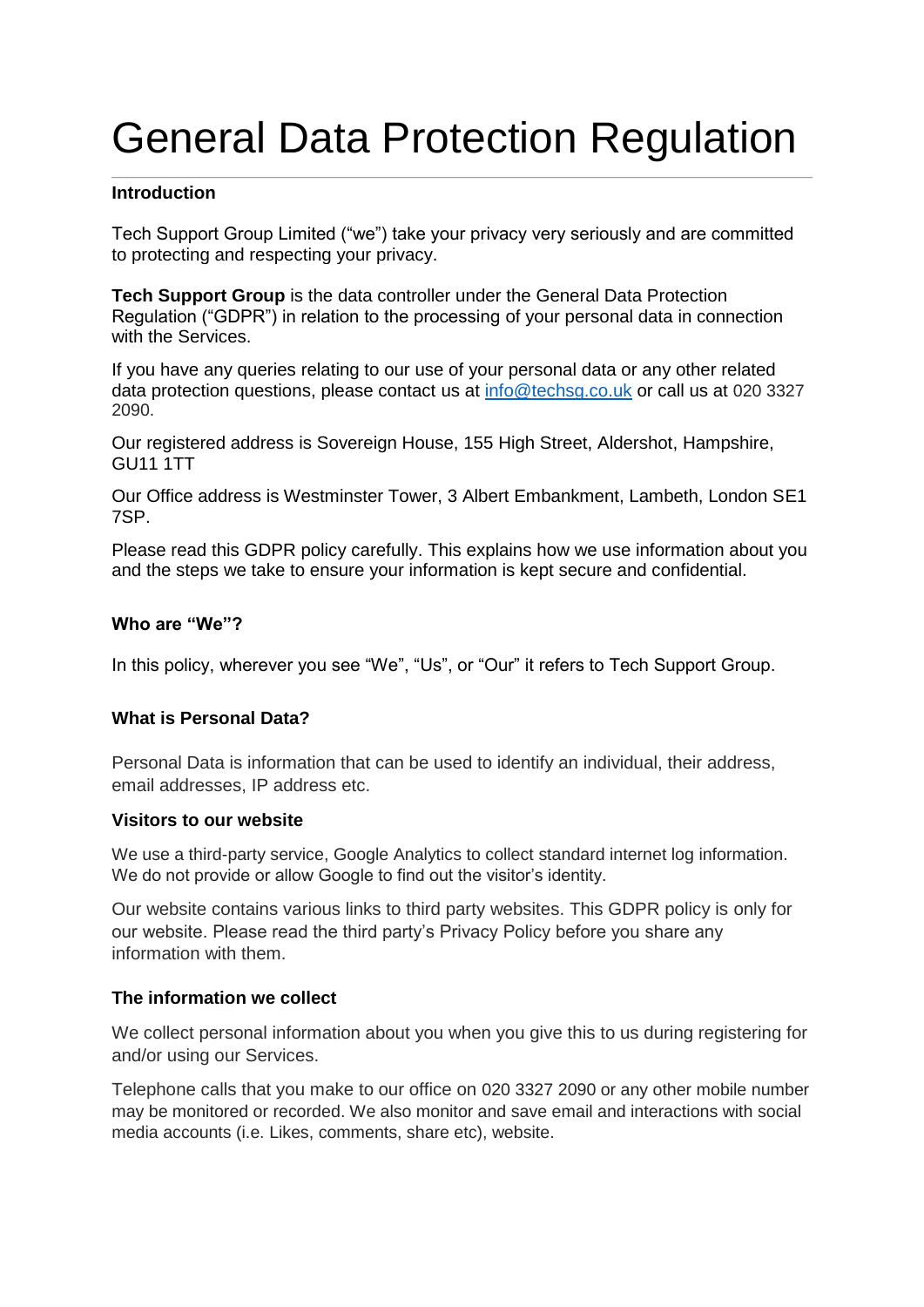We periodically review your personal information to ensure that we do not keep it for longer than is permitted by law.

# **IP Addresses**

We may collect information about your computer, including where available your IP address, operating system and browser type, for system administration and to report aggregate information to our advertisers. This is statistical data about our users' browsing actions and patterns and does not identify any individual.

# **Cookies**

A cookie is a very small text file placed on your computer. Cookies help us to: understand browsing habits on this Website; and understand the number of visitors to this Website and the pages visited. Most cookies are deleted as soon as you close your browser, these are known as session cookies. Others, known as persistent cookies, are stored on your computer either until you delete them, or they expire. By using this service, you have the option to give your consent or reject the cookies. You can choose to block or delete cookies through your browser settings. If you decide to block or delete our cookies, you will not be able to benefit from the full range of our Services and this may affect the performance of our website on your system.

# **How we store your data?**

We generally do not store your data unless you give us explicit permission to do so. Once we receive permission from you, we store them in our high secured data centres across UK or in secure cloud. We use encrypted system while we process your data. We use third party services to provide you better and smoother services and all our technology partners are GDPR compliant.

# **Security**

Keeping information about you secure is very important to us. However, no data transmission over the internet can be guaranteed to be totally secure. Whilst we strive to protect your personal information, we cannot ensure or warrant the security of any information which you send to us, and you do so at your own risk. You must keep secure any username and password which you create when registering for the Services.

# **Information sharing**

We will disclose your personal information (name, address, e-mail, IP address, location, username) if required or permitted to do so by law and/or if required to do so by any court, the Financial Services Authority, the Office of Fair Trading or any other applicable regulatory, compliance, Governmental or law enforcement agency; and/or if necessary in connection with legal proceedings or potential legal proceedings; and/or in connection with the sale or potential sale of all or part of our business or the company.

If we reasonably believe false or inaccurate information has been provided and fraud is suspected, details may be passed to fraud prevention agencies to prevent fraud and money laundering.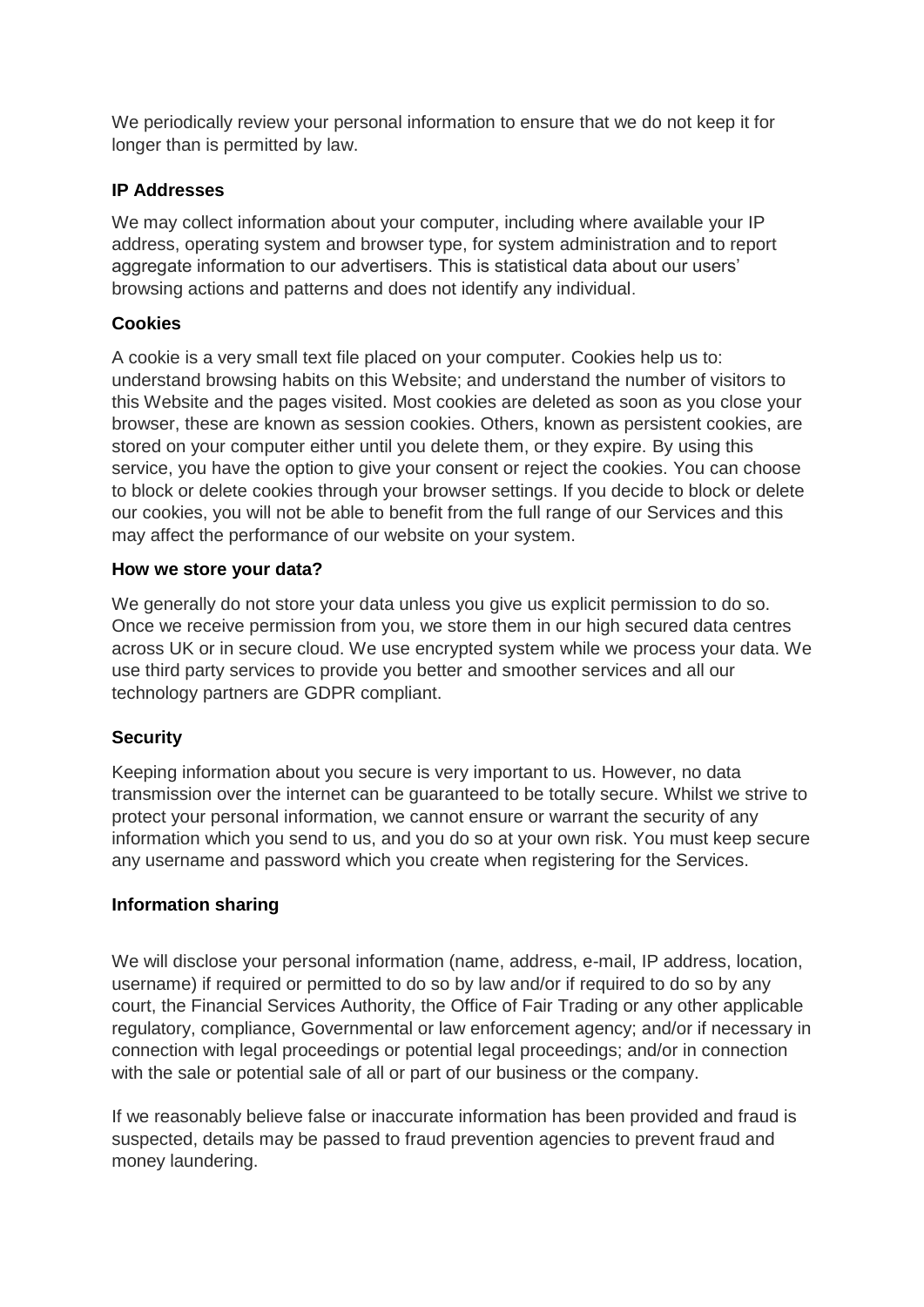## **Transferring your information abroad**

Information supplied by you to us will only be transferred outside the European Economic Area by us or our agents where this is necessary for performing obligations to you, or when you have given your prior consent to such transfer.

## **Keeping you informed of offers and services**

You agree that we shall be entitled to advise you via e-mail, post, telephone or by text of services we think may interest you. Whenever you provide us with personal information, we will give you an opportunity to tell us you do not consent to us and others using and sharing your information for marketing purposes.

Even though we do not use any third-party service provider at this moment for marketing purposes, we may contact you in future regarding service related changes, offers etc and use third party provider.

Should you no longer wish to be contacted by us, you can advise us at any time by contacting our offices on 020 3327 2090 (lines are open Monday to Friday 9.00 am to 17:30 pm) or by sending an email to info@techsg.co.uk

## **Your rights under GDPR**

You have certain rights under the GDPR. By law, you can ask us what information we hold about you, and you can ask us to correct it if it is inaccurate. If we have asked for your consent to process your personal data, you may withdraw that consent at any time

For example, in accordance with the GDPR we will always let you have a copy of the personal information we have about you, if you request it from us in writing.

Should you wish to exercise any of your rights available to you under the GDPR, please email us at info@techsg.co.uk .

By law you can also request for removal of your personal data. please email us at info@techsg.co.uk

Please understand that we may charge you for any unreasonable or further requests.

## **Your responsibility for the information you provide**

You may complete an info collection process while using the contact us form. You must check and ensure all correct data for us to identify you. information, content, material or data you provide on this website is correct.

If you think that the information, we hold of you is erroneous and you wish to rectify it, please email us at [info@techsg.co.uk](mailto:info@techsg.co.uk)